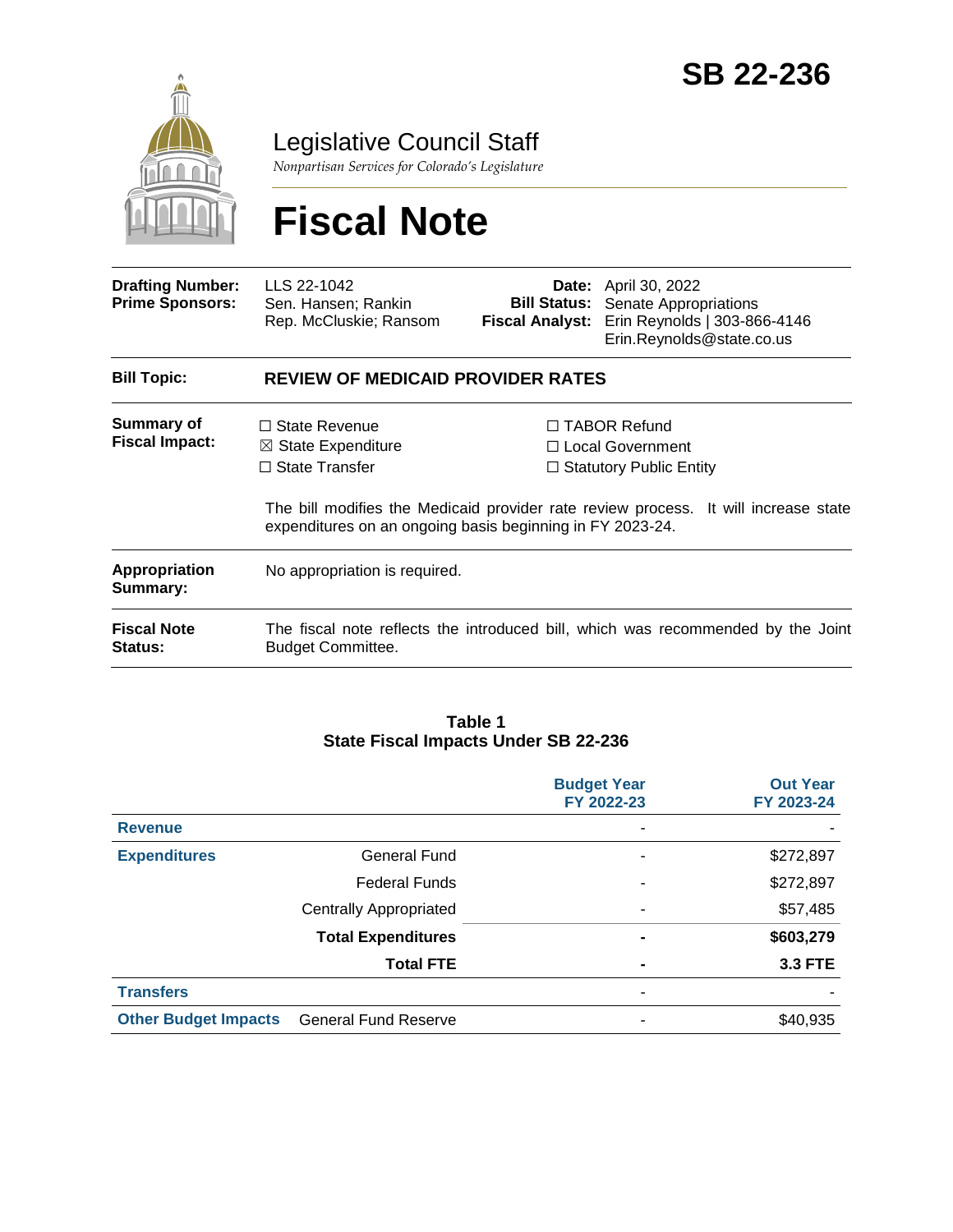Page 2

# **Summary of Legislation**

The bill implements the following provisions related to the Department of Health Care Policy and Financing's (HCPF) Medicaid rate reviews to take effect by September 1, 2023:

- HCPF must modify its existing five-year Medicaid provider rate review schedule to a three-year schedule and provide the schedule to the Medicaid Provider Rate Review Advisory Committee (MMPRAC) in addition to the Joint Budget Committee (JBC).
- If HCPF determines a request from the MMPRAC or the JBC for an out-of-cycle review cannot be conducted, HCPF must provide the requestor with written notification within 30 days after the request is made stating its reasons.
- HCPF must utilize information regarding the prior authorization review process and provider rate billing structure if such information is relevant to the rate review in order to minimize rate disparities for services in professional classifications that are eligible for reimbursement under Medicaid.
- HCPF must conduct a public meeting at least quarterly to inform its review of provider rates and submit a description and the department's response as part of its reporting.

On August 1, 2023, the number of MMPRAC is reduced from 24 to 7 members who are required to have proven expertise related to Medicaid in one or more specific areas. The MMPRAC's current sunset date of September 1, 2025, is moved to September 1, 2036.

On or before December 1, 2024, and each December 1 thereafter, the MMPRAC must present to the JBC an overview of the provider rate review process, a summary of the provider rates that were reviewed, and the strategies for responding to the findings of the provider rate review.

#### **Background**

The MMPRAC was formed by Senate Bill 15-228 to assist HCPF in the review of Medicaid provider rate reimbursements. The committee currently contributes review and adjustments to HCPF's proposed five-year review cycles, takes public comment from stakeholders on whether rates should be reviewed out-of-cycle, reviews rate increase proposals that are sent to HCPF, takes public comment on produced reports, and recommends process improvements to the JBC.

#### **State Expenditures**

Beginning in FY 2023-24, expenditures will increase by approximately \$600,000 per year in HCPF, paid equally from the General Fund and federal funds. Expenditures are shown in Table 2 and detailed below.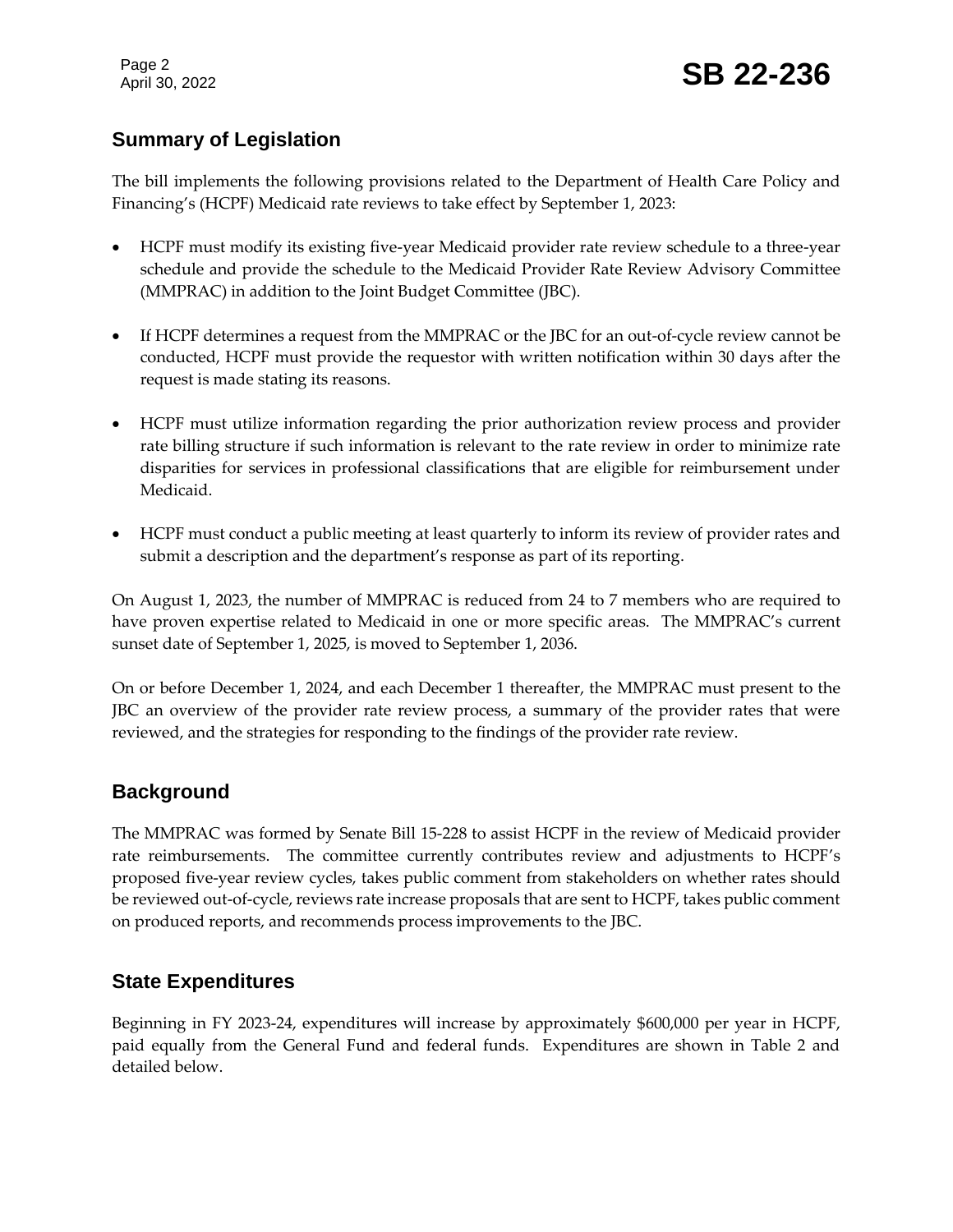| Table 2                             |  |  |  |  |  |  |
|-------------------------------------|--|--|--|--|--|--|
| <b>Expenditures Under SB 22-236</b> |  |  |  |  |  |  |

|                                                | FY 2022-23 | FY 2023-24     |
|------------------------------------------------|------------|----------------|
| Department of Health Care Policy and Financing |            |                |
| <b>Personal Services</b>                       |            | \$272,199      |
| <b>Operating Expenses</b>                      |            | \$4,995        |
| <b>Capital Outlay Costs</b>                    |            | \$18,600       |
| <b>Actuarial Contractor</b>                    |            | \$250,000      |
| Centrally Appropriated Costs <sup>1</sup>      | -          | \$57,485       |
| <b>Total Cost</b>                              |            | \$603,279      |
| <b>Total FTE</b>                               |            | <b>3.3 FTE</b> |

<sup>1</sup> *Centrally appropriated costs are not included in the bill's appropriation.*

**Health Care Policy and Financing.** Beginning August 2023, HCPF requires a total of 4.0 FTE and actuarial contractor support to implement the bill.

- **Three-year review cycle with prior authorization reviews.** To review provider rates within an expedited timeframe, HCPF requires 3.0 FTE Rate and Financial Analysts to perform data analysis on existing provider rates, participate in the stakeholder engagement process, and develop reports. Additionally, HCPF requires 1.0 FTE to coordinate prior authorization data analysis. FY 2023-24 staffing costs are prorated for an August effective date and the General Fund pay date shift.
- **Actuarial contractor.** The department also requires additional actuarial contractor support on an ongoing basis to assist with the increase in workload and the prior authorization data analysis.

**Centrally appropriated costs.** Pursuant to a Joint Budget Committee policy, certain costs associated with this bill are addressed through the annual budget process and centrally appropriated in the Long Bill or supplemental appropriations bills, rather than in this bill. These costs, which include employee insurance and supplemental employee retirement payments, are shown in Table 2.

#### **Other Budget Impacts**

**General Fund reserve.** Under current law, an amount equal to 15 percent of General Fund appropriations must be set aside in the General Fund statutory reserve beginning in FY 2022-23. Based on this fiscal note, the bill is expected to increase the amount of General Fund held in reserve by the amounts shown in Table 1, reducing the amount of General Fund available for other purposes.

#### **Effective Date**

The bill takes effect August 1, 2023, assuming no referendum petition is filed.